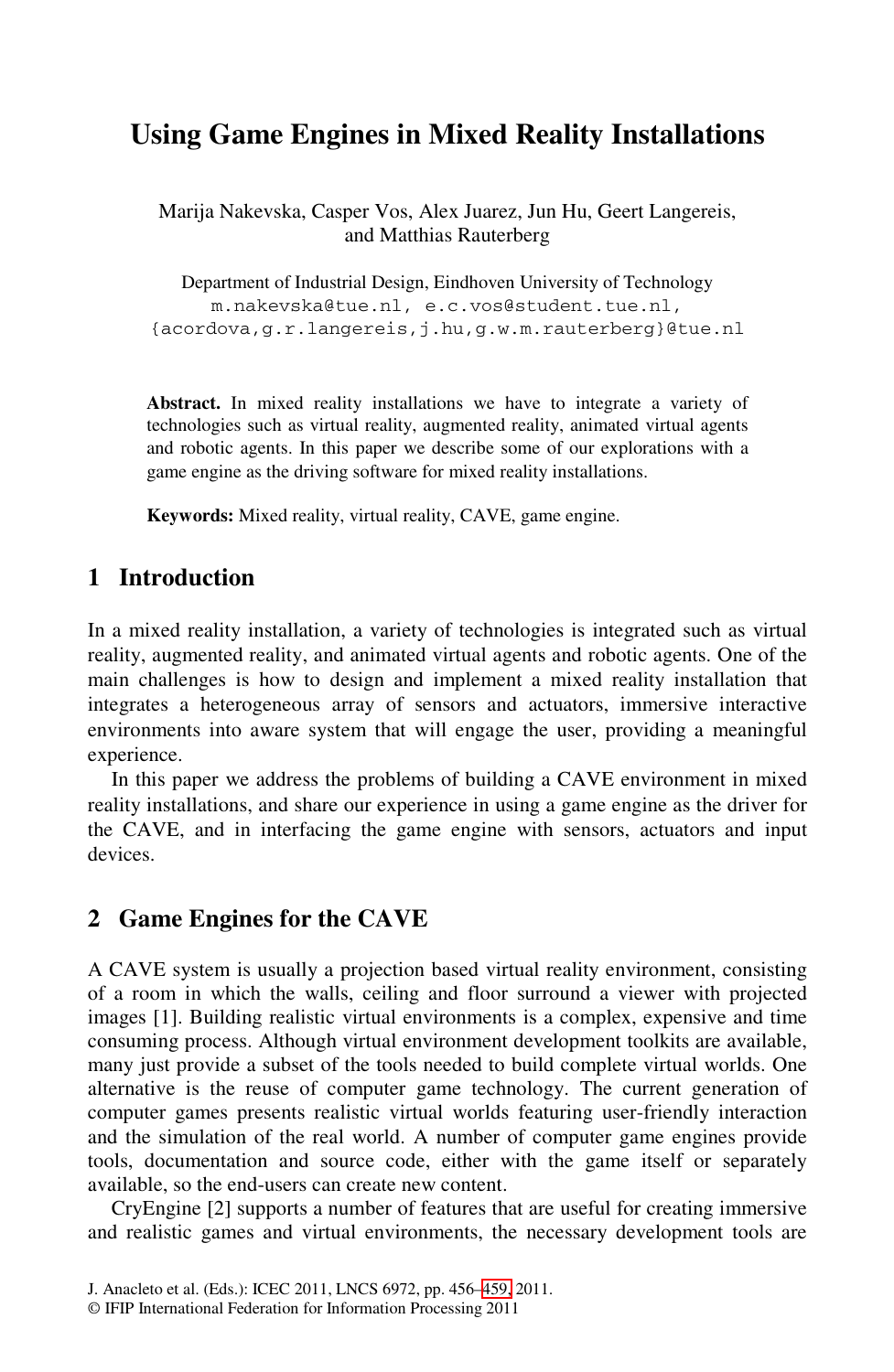integrated with the engine itself, including CryEngine Sandbox world editing system. Advantages to using the CryEngine include the fact that the engine produces very high quality graphics and visuals. Disadvantages with this engine include that it has high demands on supporting hardware requirements for the high visual and audio components.

In previous work we introduced the CryEngine automatic Virtual Environment (CryVE), a CAVE system based on the game engine CryEngine2 [3]. The software architecture uses the multiplayer features of a CryEngine computer game to build the projections in the different sides of the installation. Instances of the game are started on all computers in the system, connected to each other through a network hub, with one of them acting as a server (master) while the rest are game clients (slaves). The server controls the interactive, "in-game" action (walking, jumping, flying, etc.) while the clients provide the extra "cameras" that complete the peripheral view required by the CAVE, by aligning and synchronizing themselves to the pose and motion of the master, effectively enlarging its field of view. Finally each computer renders its piece of the virtual world to the corresponding projection screen (Fig.1 shows the CryVE system architecture). A more detailed description of the design and implementation of CryVE can be found in [4].



**Fig. 1.** CryVE system architecture (taken from [cite journal paper])

# **3 Use cases**

Next we describe some of our explorations with the utilizing game engines in mixed reality installations.

#### **3.1 The ALICE Project and Cultural Computing**

The ALICE installation [5] uses mixed reality as a new medium for edutainment and entertainment, and consists of six consecutive stages, using a variety of technologies such as virtual reality, augmented reality, animated virtual agents and robotic agents. One of the stages in the ALICE project is based on the book chapter where Alice adjusts her size based on eating and drinking. It is associated with the concept of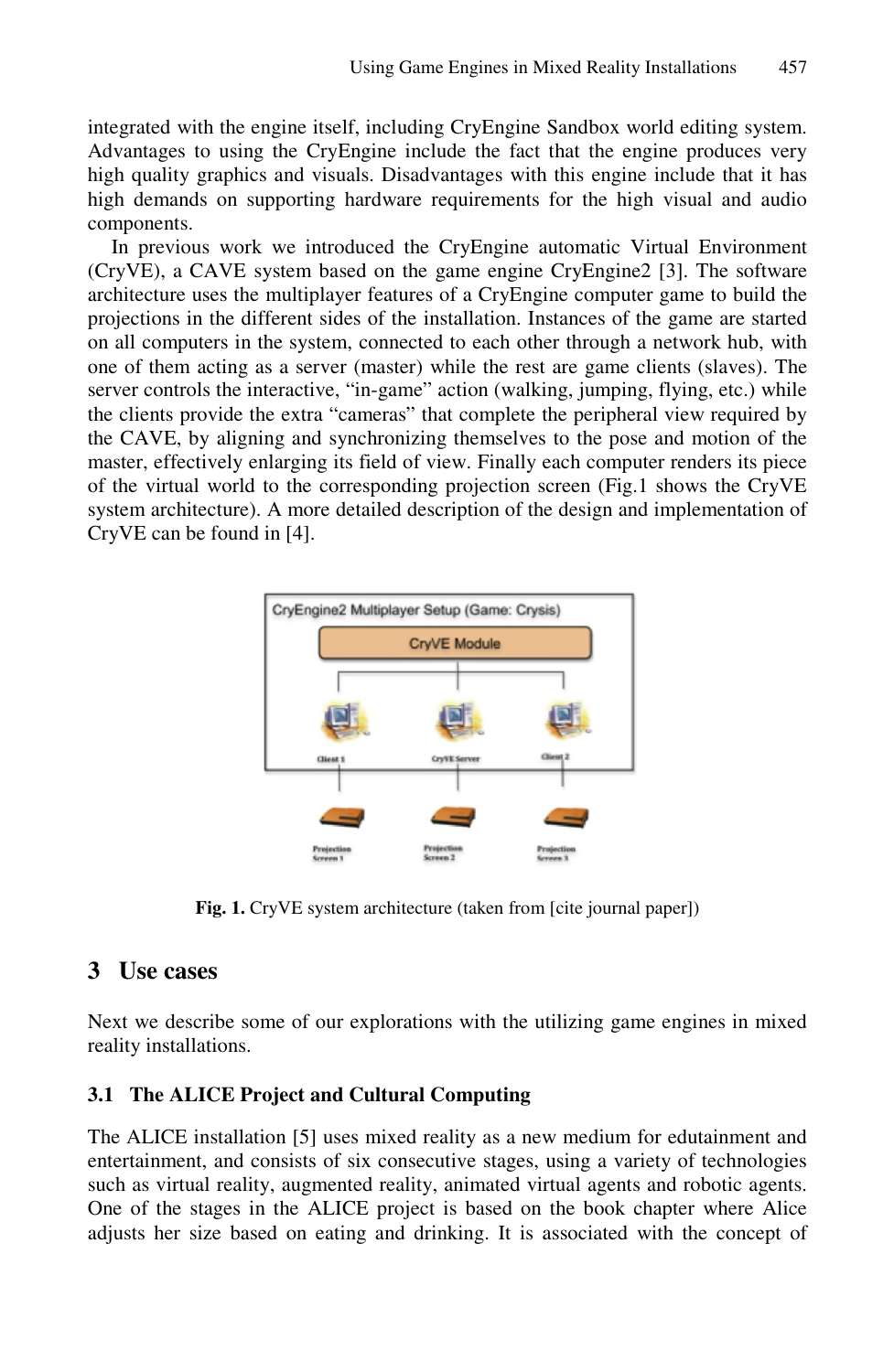space: a CAVE system is used to be able to manipulate the relative size of the users in comparison to the environment. The virtual room is projected on a five sided CAVE, the bottle features touch and tilt sensors to detect drinking and the cookie box is equipped with a microphone that allows detecting the visitor's chewing sounds when eating the cookie. The implementation of interaction with the game engine is done with XML messaging.



**Fig. 2.** In the ALICE installation [2, 3], the "Eat me, Drink me" stage is implemented in a CAVE system

#### **3.2 A Virtual Museum Tour**

We developed a conceptual design of a Virtual Museum Exhibition that showcased historic events from the Netherlands [6]. The virtual environment resembled a medieval settlement, a virtual world that recreated sixteenth century Holland. For this, a medieval game map was modified by adding dynamic interactions that could be selected by the visitors. Visitors of the museum can use a portable controller in combination with CryVE to have an immersive experience. The handheld device is used as an interface for exploring the virtual world.



**Fig. 3.** A tour in the Virtual Museum (left) Impression of the Virtual Garden(right)

#### **3.3 Virtual Garden with Tangible Interfaces**

The Virtual Garden project is an attempt to aid a common person in designing his or her garden, without requiring the user to be proficient with computers. A CryEngine driven CAVE is used to create a convincing virtual environment. The user can